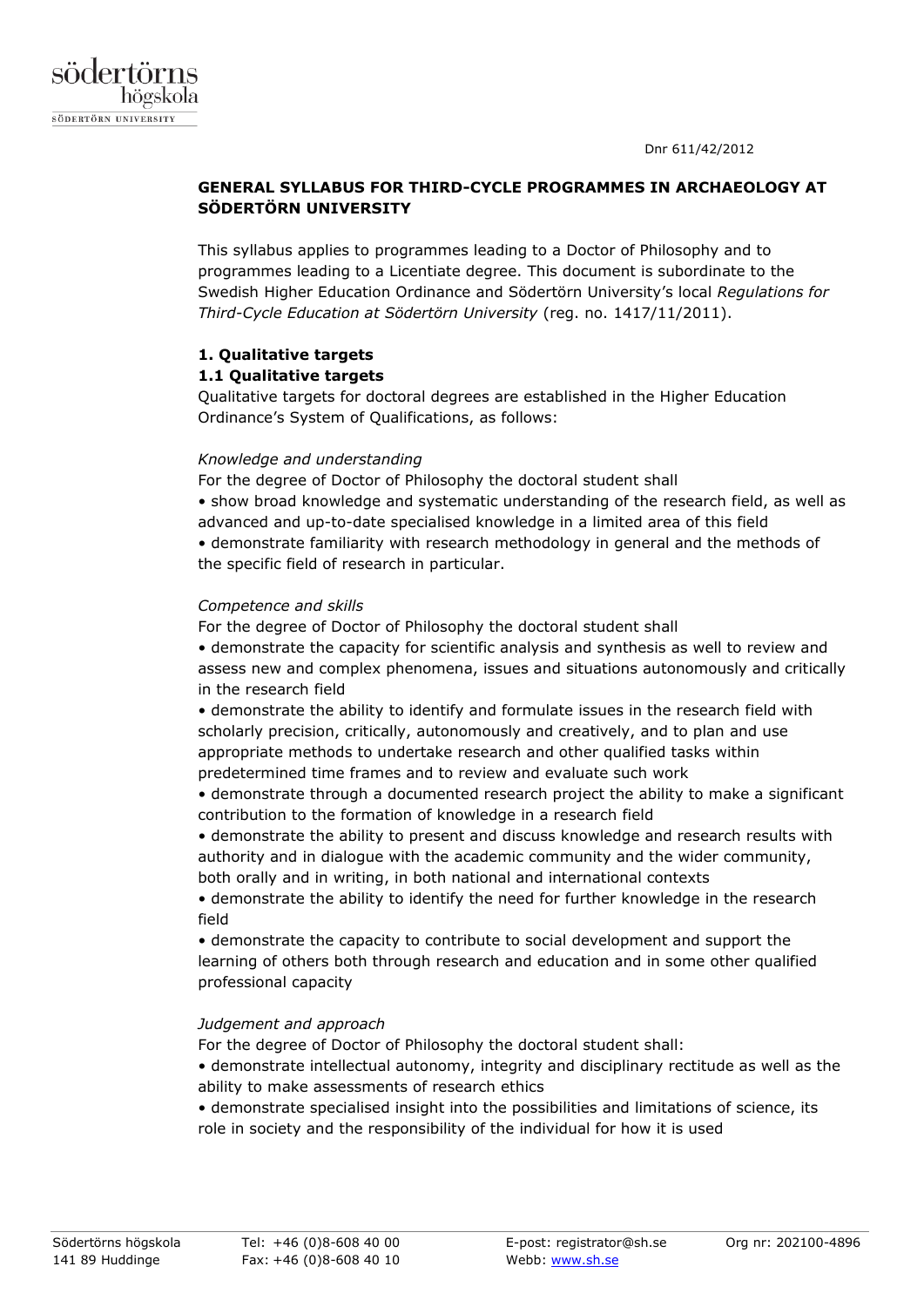## *Thesis*

• For a doctoral degree, the doctoral student must have been awarded a pass grade for a documented research project (doctoral thesis) of at least 120 credits

### **1.2 Local qualitative targets**

In addition to the national qualitative targets for a doctoral degree, after completing a Doctor of Philosophy in Archaeology at Södertörn University the doctoral student will have acquired specialised knowledge of the archaeological research process, archaeological source material and its possible interpretations. Based on his/her own subject-specific perspective, the doctoral student will also have acquired the ability to see and use the multidisciplinary opportunities provided by an interdisciplinary research cooperation as regards scholarly results, and also be familiar with the profile areas of Historical Studies and the research conducted therein.

After completing a Doctor of Philosophy the doctoral student will also have the ability to relate archaeological knowledge to contemporary issues in science and society. This person shall also have acquired excellent skills in critical reflection regarding his/her own role in the archaeological research process and the research results' social and cultural consequences.

#### **1.3 Qualitative targets for a Licentiate degree**

Qualitative targets for Licentiate degrees are established in the Higher Education Ordinance's System of Qualifications, as follows:

#### *Knowledge and understanding*

For a Licentiate the doctoral student shall:

• demonstrate knowledge and understanding in the field of research including current specialist knowledge in his or her field

• demonstrate specialised knowledge of research methodology in general and the methods of the specific field of research in particular

### *Competence and skills*

For a Licentiate the doctoral student shall:

• demonstrate the ability to identify and formulate issues with scholarly precision critically, autonomously and creatively

• demonstrate the ability to plan and use appropriate methods to undertake a research project and other qualified tasks within predetermined time frames in order to contribute to the formation of knowledge as well as to evaluate this work

• demonstrate the ability in both national and international contexts to present and discuss archaeological research and research findings in speech and writing and in dialogue with the academic community and society in general, and

• demonstrate the skills required to participate autonomously in research and development work and to work autonomously in some other qualified capacity

#### *Judgement and approach*

For a Licentiate the doctoral student shall:

• demonstrate the ability to make assessments of ethical aspects of his or her own research

• demonstrate insight into the possibilities and limitations of science, its role in society and the responsibility of the individual for how it is used

• demonstrate the ability to identify the personal need for further knowledge and take responsibility for his or her academic development within the field of archaeological research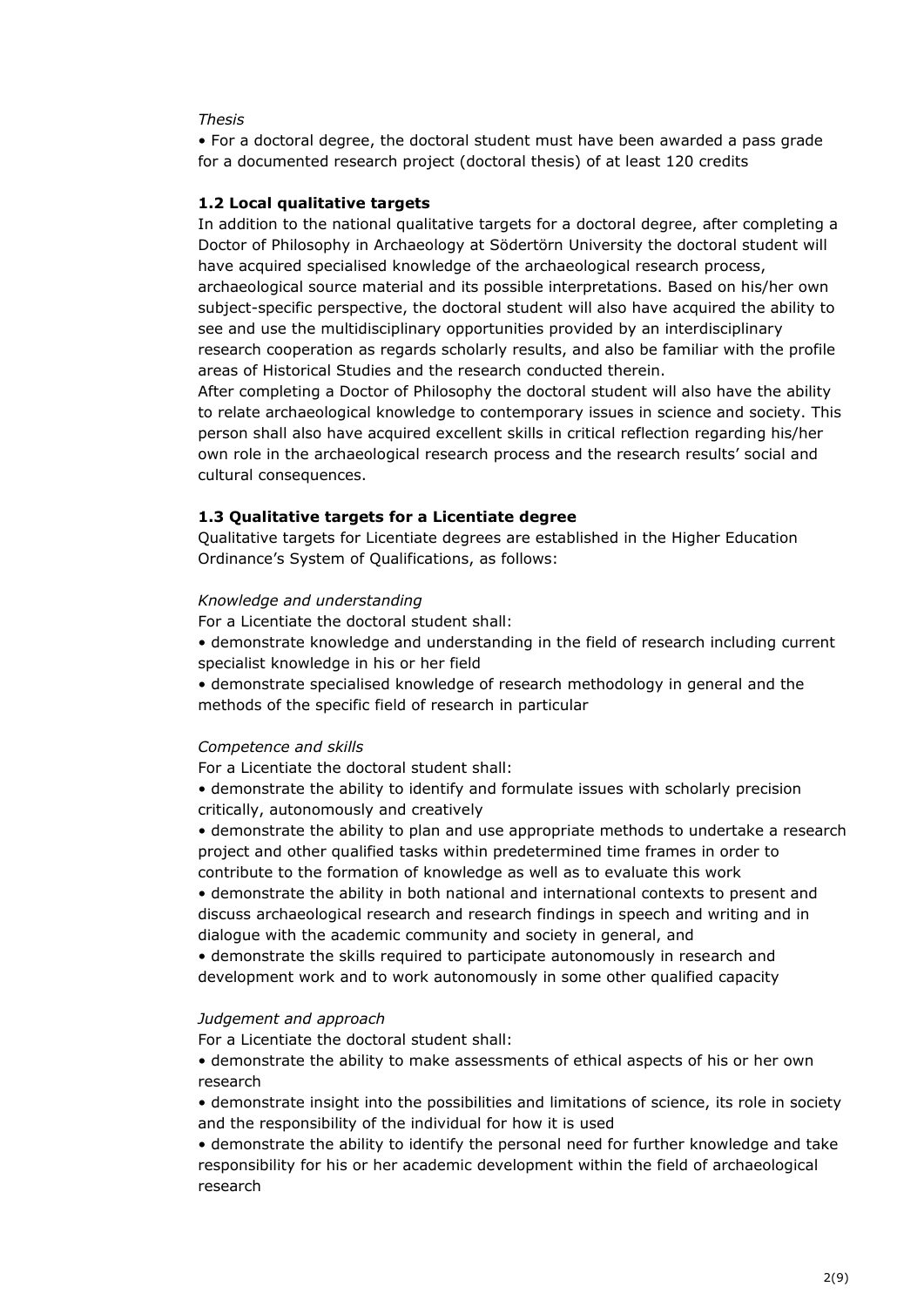## *Thesis*

For a Licentiate degree the doctoral student shall have been awarded a pass grade for an academic paper in Archaeology (Licentiate thesis) of at least 60 credits.

## **1.3 Local qualitative targets for a Licentiate degree**

After completing a Licentiate degree, the student will have acquired extensive knowledge of the archaeological research process, and archaeological source material and its interpretations. He or she will also have insights into how a subject-specific perspective can be used within an interdisciplinary and multidisciplinary research cooperation.

After completing a Licentiate degree, the doctoral student will also have the ability to relate archaeological knowledge to contemporary issues in science and society. This person shall also have acquired skills in critical reflection regarding his/her own role in the archaeological research process and the research results' social and cultural consequences. A person who has completed a Licentiate programme in Archaeology shall also be familiar with the profile areas of Historical Studies and the research conducted therein.

## **2. ENTRY REQUIREMENTS**

A person is eligible for third-cycle education if he/she fulfils the general entry requirements and the specific entry requirements. The applicant must also be assessed as possessing the necessary capability to complete the programme.

### **2.1 General entry requirements**

General entry requirements for third-cycle courses and study programmes are met if the person has been awarded a second-cycle qualification; has satisfied the requirements for courses comprising at least 240 credits, of which at least 60 credits were awarded in the second-cycle; or has acquired substantially equivalent knowledge in some other way in Sweden or abroad.

Applicants who fulfilled the general entry requirements for third-cycle studies before 1 July 2007 shall continue to be considered eligible for third-cycle studies, but only until the end of June 2015.

The Faculty Board may permit an exemption from the general entry requirements for an individual applicant, if there are special grounds.

#### **2.2 Specific entry requirements**

The specific entry requirements are fulfilled by a student who has passed courses worth at least 90 credits in Archaeology, including a degree project worth at least 15 credits, or who has acquired the equivalent knowledge abroad or through previous studies. If there are special grounds, the Faculty Board may permit an exemption from the specific entry requirements for an individual applicant. The specific entry requirements are also fulfilled by someone who has acquired substantially equivalent knowledge in some other way in Sweden or abroad.

Course and programmes that are used as a basis for fulfilling general or specific entry requirements for third-cycle education may not have the credits transferred to thirdcycle courses or programmes.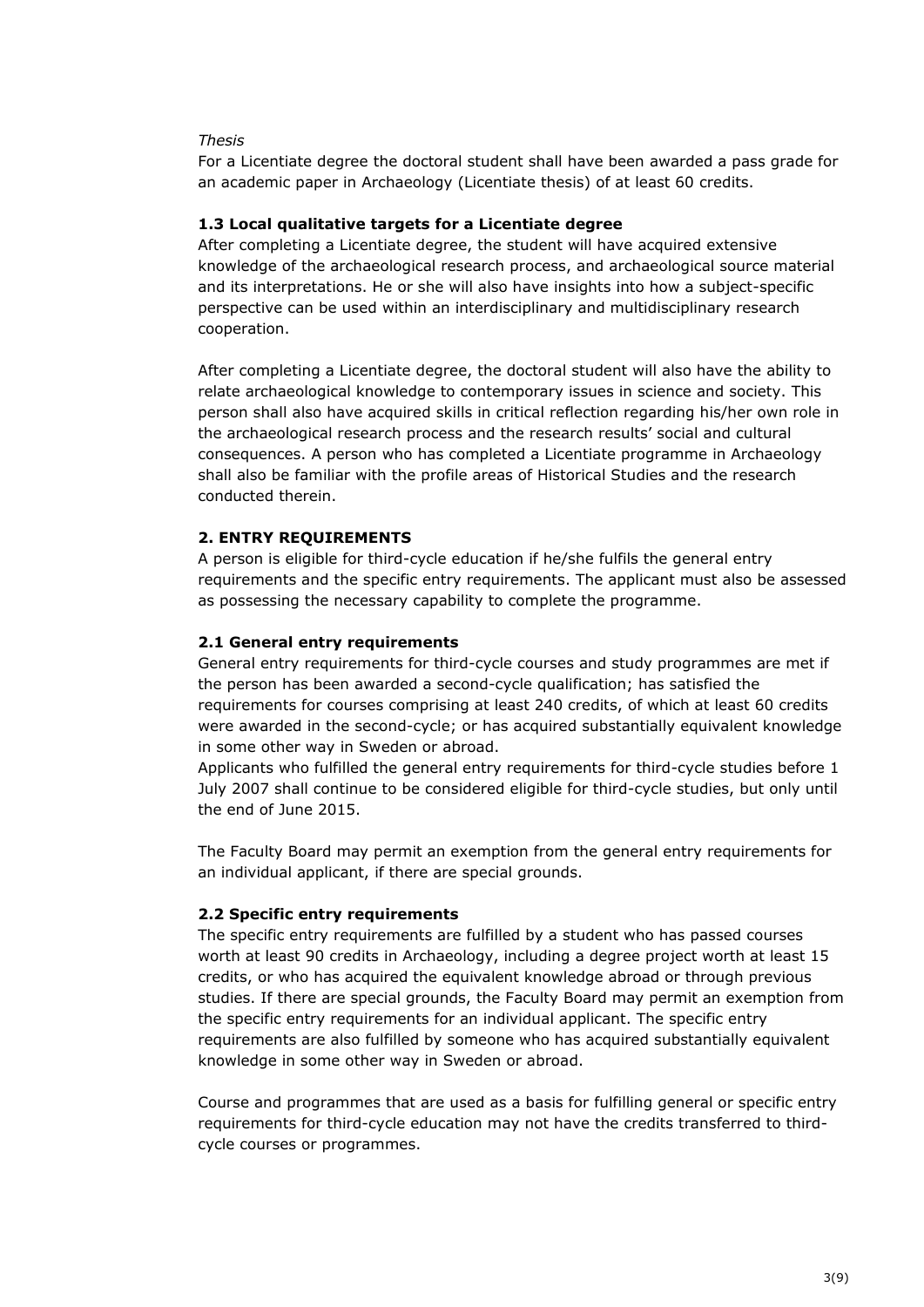Prerequisites for completing the degree programme are the ability to assimilate academic material in Swedish, Danish, Norwegian and English and a command of the language necessary for work on the thesis.

The requirement to assimilate academic material in Swedish does not apply to doctoral students who are admitted to the Baltic and East European Graduate School (BEEGS).

# **3. ADMISSION**

# **3.1 Admission and selection**

Only applicants who are employed on doctoral studentships may be admitted to thirdcycle programmes in Archaeology at Södertörn University. However, the Faculty Board may admit an applicant who has a different form of student funding if the Faculty Board assesses that the financing can be guaranteed for the entire programme and that the applicant can dedicate enough time to the programme to assume its completion within eight years.

Applications for admission to a third-cycle programme shall be submitted to the University. A decision on admission to third-cycle programmes is made by the Faculty Board after preparation by the research area of *Historical Studies*. The normal case is that the Faculty Board decides whether to admit or reject an applicant on the basis of the research area's overall assessment of the application and the results of interviews with the applicant and his/her references.

The basis for selection among eligible applicants for third-cycle programmes in Archaeology at Södertörn University is the level of ability to assimilate such a degree programme. Admission regulations are stated in the *Regulations for Third-Cycle Education at Södertörn University*. The application is assessed on the basis of the following criteria:

- 1. The applicant's merits and expertise
- 2. The quality of the research project
- 3. The suitability and feasibility of the research project as a doctoral project
- 4. The funding plan
- 5. Whether issues of research ethics have been considered

6. Whether sufficient collected supervisory capacity exists to provide good and professional supervision and relevant expertise

In association with admission to BEEGS, the research plan will be assessed according to its basis in the graduate school's specific geographic area: its orientation to the Baltic states or Eastern Europe.

The applicant's merits and expertise (item 1 above) are assessed more specifically as follows:

Previous education is evaluated on the basis of both its depth and breadth.

Degree projects from both the first-cycle and second-cycle and, where relevant, other written academic production are assessed on the basis of the following criteria:

- The ability to complete a result-oriented and systematic empirical investigation
- Critical ability
- Analytical stringency
- Theoretical awareness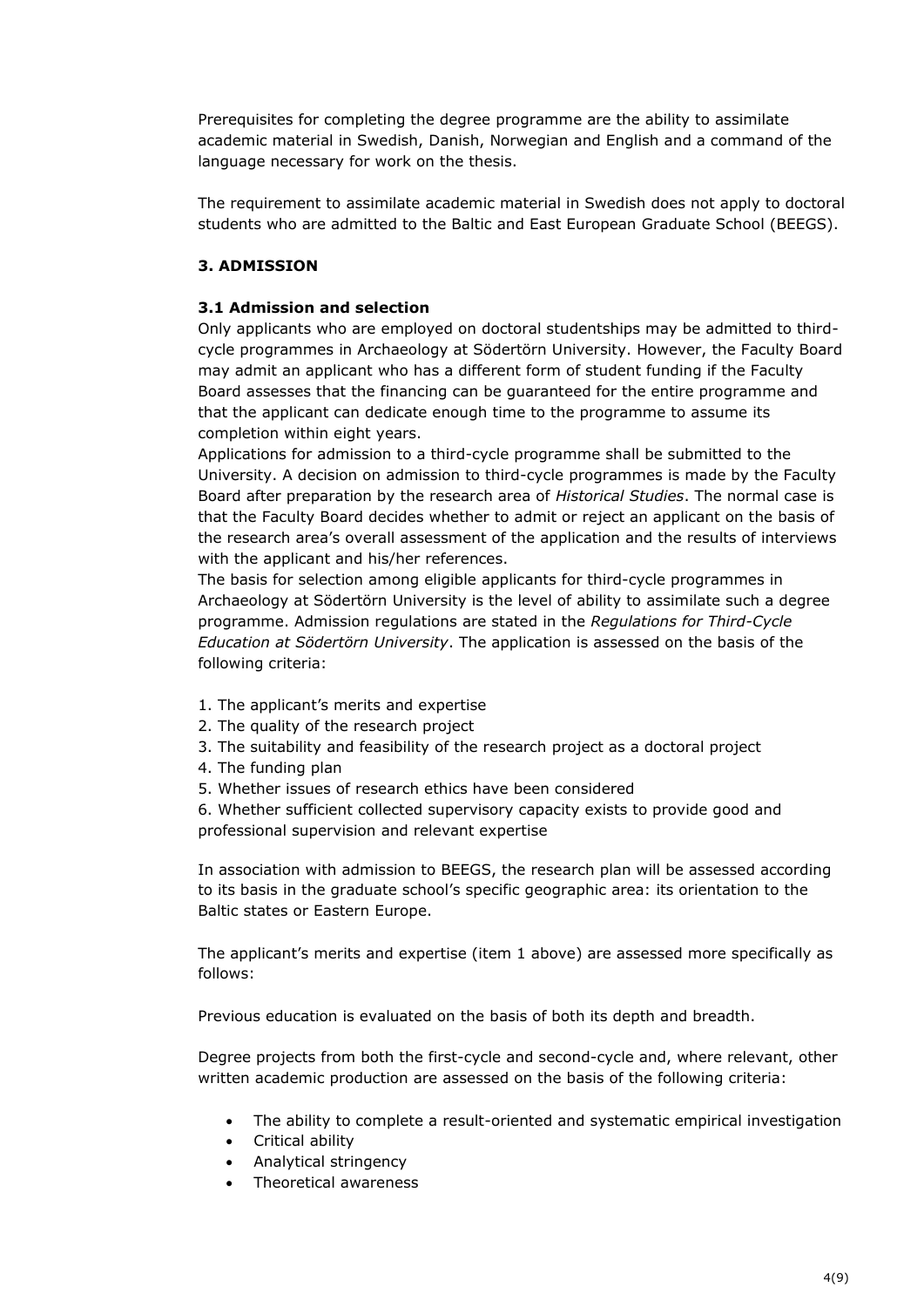- Creativity
- Autonomy in both the formulation of problems and their analysis
- Academic progression
- The ability to comply with given timeframes

If two applicants are assessed as equal, the applicant who has written papers/degree projects on different themes at different levels has an advantage over the applicant who has written papers/degree essays on one and the same theme. Assessment of a research project's quality, suitability and feasibility (items 2-3 above) is based on the thesis plan. In a thesis plan, the applicant describes the proposed research project in brief (no more than five pages). The description shall contain a formulation of the problem and an outline for how the research work will be carried out. The plan shall be written solely by the applicant. The plan is assessed on the basis of its:

- Relevance
- **Originality**
- Feasibility within the given timeframe

The applicant's cooperation skills and aspects relating to equal opportunities may also be taken into account. The applicant's communication and cooperation skills are assessed on the basis of references, statements or interviews. In the case of equally merited applicants, priority will be given to the underrepresented gender.

# **4. PROGRAMME CONTENT**

## **4.1 General**

The doctoral programme is planned in such a way that it requires four years for students who study full-time. This presupposes that the doctoral student is dedicated to his/her studies and makes efficient use of teaching and supervision. Two years of full-time studies are planned for a Licentiate degree. For part-time studies, the period of study is extended in proportion to the reduction in the pace of studies. The programme includes courses equivalent to 60 credits. The authorship of an academic thesis is the equivalent of three years' full-time studies, i.e. 180 credits. For a Licentiate degree, the research project is at least 60 credits. In addition, the programme includes active participation in higher seminars in Archaeology at Södertörn University.

The doctoral student is expected to make regular presentations of his or her thesis work, which is usually done in the form of seminars. The doctoral student must present an independently authored text at no fewer than three seminars. The first seminar is held at the start of the programme, the second after around two years and the third, the final seminar, is at the end of the programme. On each occasion, an independently written text linked to the thesis work is presented before the seminar. Ahead of the third seminar, the supervisory collegiate for Archaeology appoint an examiner and an examining committee formed of at least two members of staff from Historical Studies who have docent-level competence; at a subsequent meeting they will provide comments on the seminar text and on the examiner's opinions. Two obligatory seminars are required to obtain a Licentiate degree.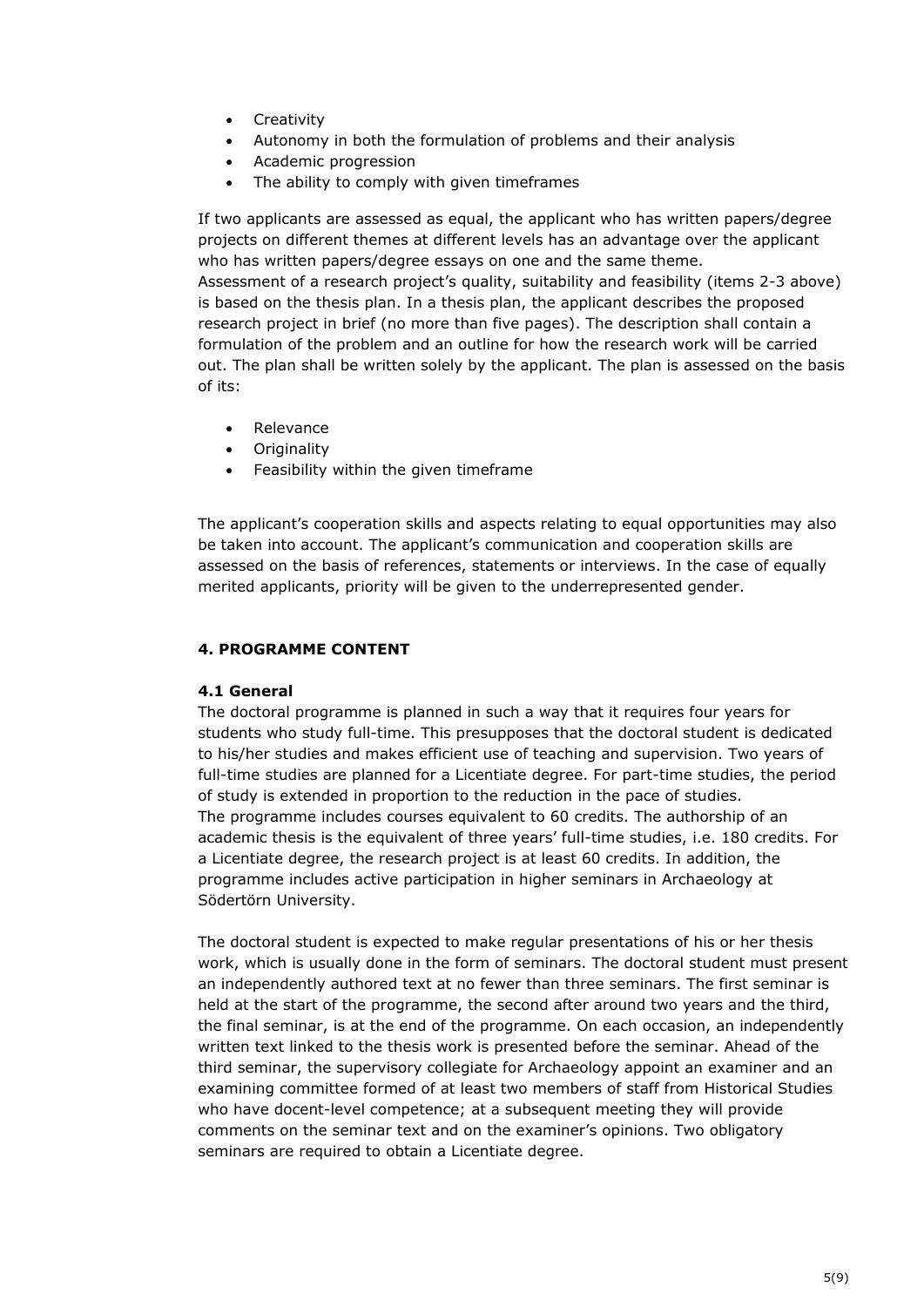## **4.2 Courses**

The courses are equivalent to two semesters of full-time study, i.e. 60 credits. Of these, 30 credits are for third-cycle courses and 30 credits are for an individual reading course. The third-cycle courses 1 and 2 (below) and the individual reading course (course 3) are obligatory, while other course credits are selected in consultation with the supervisor. Courses 2 and 3 may, with the supervisor's approval, be replaced by equivalent courses at another higher education institution. BEEGS' Baltic course is also obligatory for doctoral students who have been admitted to the graduate school. This course may replace parts of the literature course if the supervisor approves. Courses common to the area and courses linked to research schools or other higher education institutions are examined by the teacher who is responsible for the course, after approval by the principal supervisor. The courses are graded with either Pass or Fail.

#### *Course 1. Historical Studies – an introduction, 7.5 credits*

The course aims to provide basic knowledge of the area's academic perspectives and general field of knowledge. Particular emphasis is placed on literature associated with the area's four profiles: Baltic and Eastern European Studies, Gender Studies, Contemporary History, and Cultural Heritage and Cultural Processes. The focus is decided on the basis of the contributions made by Historical Studies' different disciplines. The ambition is also to train the doctoral student in the multidisciplinary approach that area studies requires.

#### *Course 2. Methods and Theory of Knowledge, 7.5 credits*

The course aims to provide basic knowledge of current debates within theory and method, primarily in the subjects covered by the area of Historical Studies. Even if the course includes studies in each subject, the main focus remains multidisciplinarity and transnationalism. The intention is to equip the doctoral student with area-specific knowledge of theory and method that can have an innovative and creative influence when writing the thesis that is authored in an individual subject.

#### *Course 3. Individual reading course, 30 credits*

The course consists of four modules, each worth 7.5 credits. The literature course shall provide an overview of archaeological research that stretches over the entire chronological field, as well as providing good knowledge of theoretical and methodological debate. It is of great importance that international literature is included. The course, which covers a total of around 8000 pages, is planned in consultation with the supervisor, examiner and doctoral student. In general, the individual reading course should be completed before the end of the fourth semester.

#### **4.3 Thesis**

The subject of the thesis is decided by the steering group for Historical Studies in consultation with the doctoral student and supervisor on admission to the programme. Work is planned so that the thesis can be completed within the given timeframe. The thesis must be either a unified and continuous piece of academic work (monograph thesis) or a compilation of academic works with a summary and discussion of these works (compilation thesis) that the doctoral student has authored alone or with another person.

The scholarly investigation and the achieved results shall be presented with such quality that the thesis (including the works in a compilation thesis) is assessed as fulfilling appropriate demands for acceptance by an academic series or good quality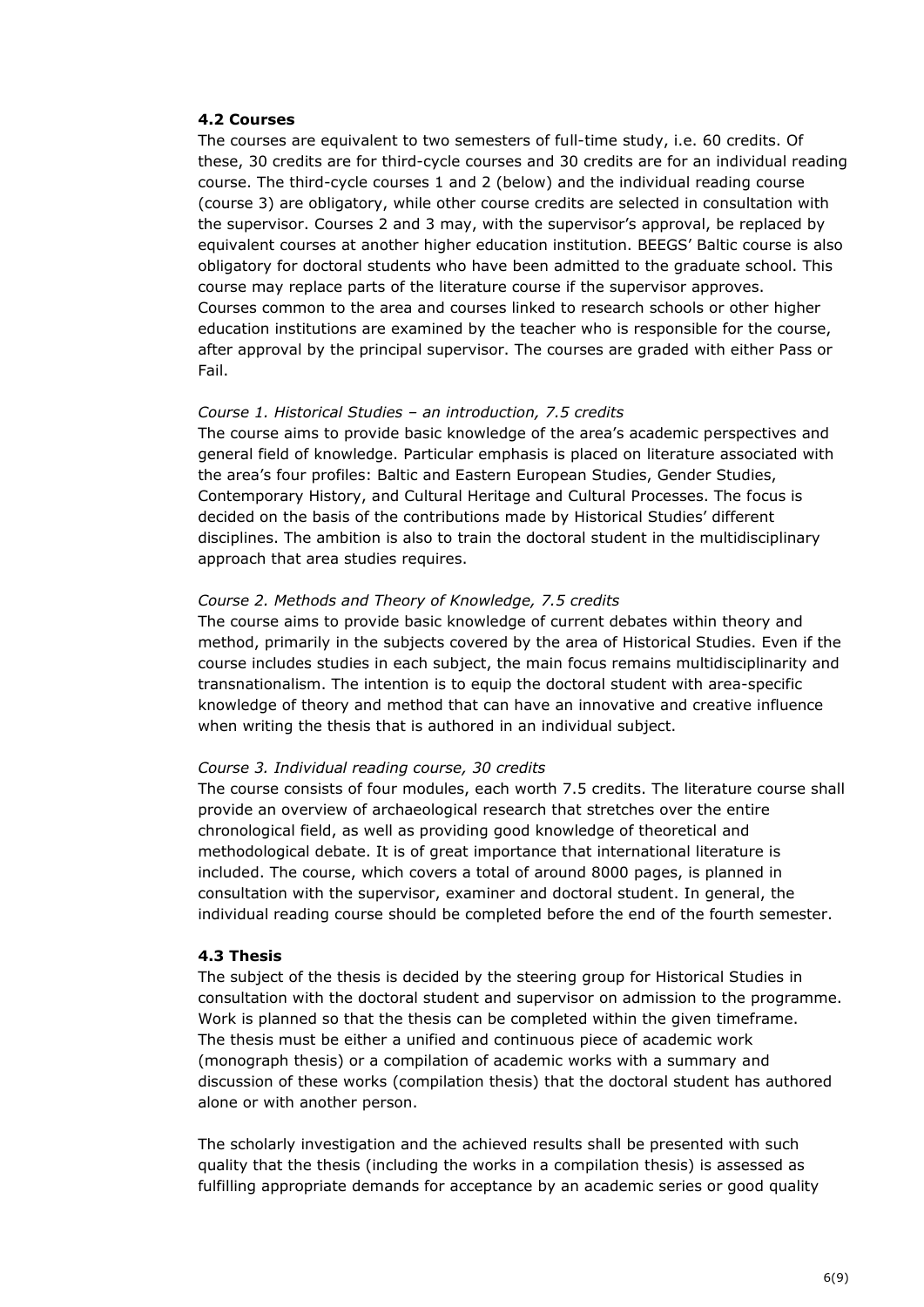journal. The following requirements otherwise apply in order for the thesis to achieve a Pass grade:

- That the thesis is the result of an autonomous work that has provided new research
- That the aim, problem and method are clearly stated and motivated
- That the methodology is used correctly and with relevant source material
- That the research situation is presented in such a manner that previous research is clearly differentiated from the doctoral student's own research contribution as presented in the thesis
- That the material is presented and characterised and that the manner in which the material may have been delimited is described and motivated
- That academic rigour is well observed as regards notes, source and reference lists, any tables and diagrams, etc.
- That the thesis is organised in a logical and consistent manner
- That the thesis is linguistically acceptable
- That the results are summarised

The thesis may be written in Swedish, Norwegian, Danish or English. If it is not written in English it must include a summary in English. This summary must be so detailed that a reader with no knowledge of the language used in the thesis can obtain a clear idea of the thesis' aim and primary content, the scientific method that was used and the results that were achieved. Reference shall be made to the thesis' different chapters. On examination, assessment of the summary shall be included in the assessment of the entire thesis.

A short abstract in English of no more than 500 words shall be appended to every doctoral thesis. The abstract must:

- State the title of the thesis, the language in which it is written, author, higher education institution and department
- Present the content of the thesis and thus cover its organisation, problem, methods, theories and results, and
- Provide keywords and other information of significance for literature searches in automatic information systems.

The recommended scope of a monograph thesis is around 160 pages. A compilation thesis should have the same number of pages, as well as consisting of at least four articles and one summary. A Licentiate thesis should be around one-third of the scope of a doctoral thesis. It shall be designed according to the above guidelines and be an autonomous work. It may be part of a future doctoral thesis.

## **5. SUPERVISION**

Each doctoral student must have at least two supervisors. The principal supervisor for each doctoral student is appointed at the start of third-cycle studies. The principal supervisor must be a professor or have docent-level competence and be active at Södertörn University. The principal supervisor has overall responsibility for the doctoral student's third-cycle education and for the quality and progress of work on the thesis. Assistant supervisors are also appointed by the steering group for Historical Studies when the subject of the thesis is delimited. A person who is very familiar with the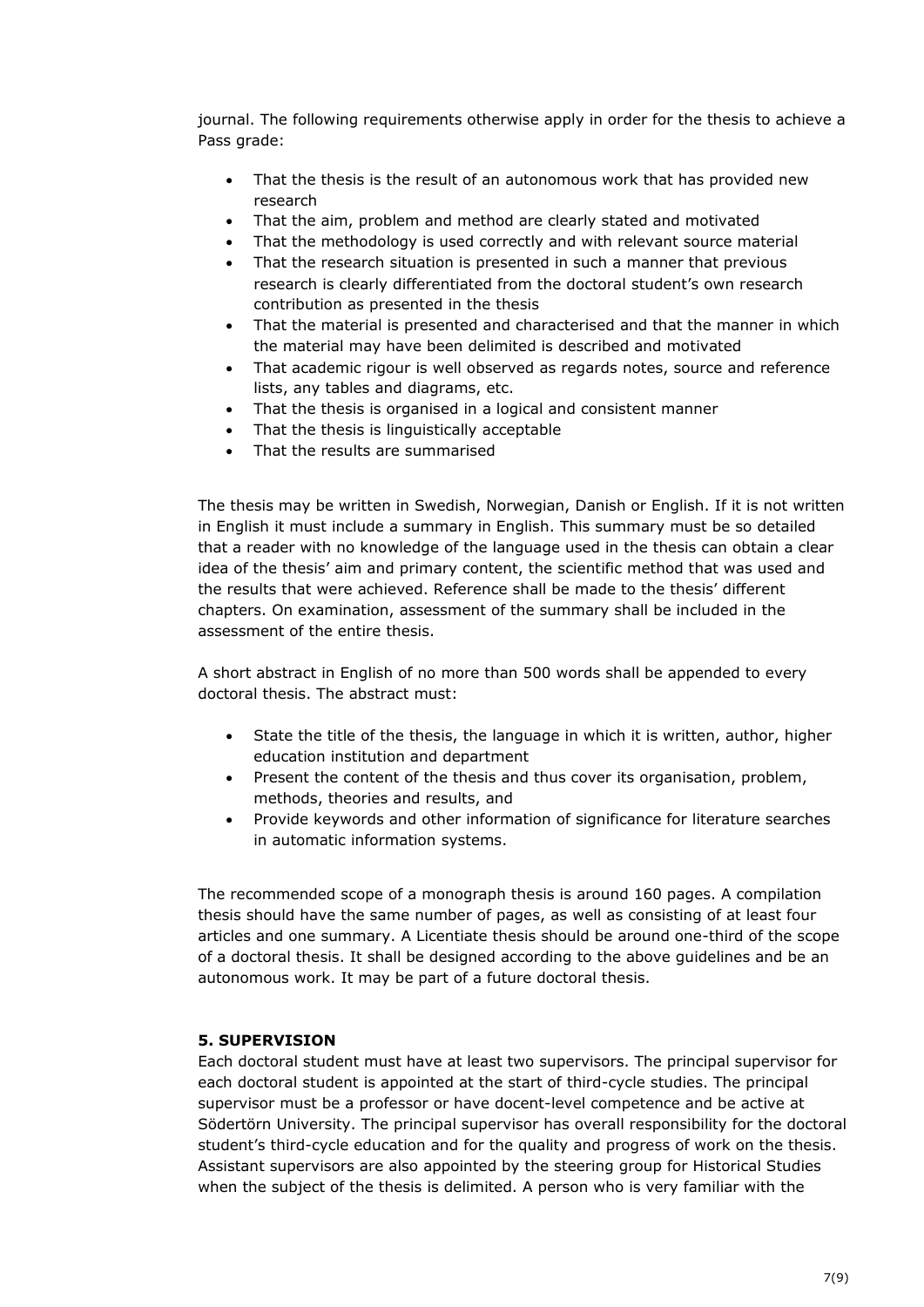subject of the thesis should be sought for this task, initially among the teaching staff at Södertörn University, otherwise externally. Other supervisors participate in the supervision of work on the thesis.

A third-cycle student may change supervisor if he or she requests it. Such a request should be submitted to the steering group for the area of Historical Studies at Södertörn University.

The supervisors provide advice and direction within the scope of the taught courses and through individual supervision. Supervision shall take place through uninterrupted regular contacts from the start of the programme. The principal supervisor and doctoral student shall discuss the general organisation of studies. The supervisor must ensure that delimitation takes place in such a manner that the studies can be completed within the normal period of study. An important element of supervision is the drawing up and review of individual study plans, which must be drawn up at the start of the period of study and reviewed once per year.

The doctoral student shall conduct his or her studies using the activities that have been validated in the individual study plan and contact the supervisor if there are any problems or changes.

A supervisor has the right to resign as supervisor. If a doctoral student substantially neglects his or her undertakings in the individual study plan, the vice-chancellor shall decide that the doctoral student is no longer entitled to supervision and other study resources. In doing so, the Board must comply with the provisions of the Higher Education Ordinance.

If study resources for third-cycle education have been withdrawn, the third-cycle student may, on application to the Faculty Board, recover his or her entitlement to supervision and other resources. The doctoral student must then demonstrate convincingly, by presenting prospective study results of considerable quality and scope or in some other way, that he or she can fulfil his or her remaining undertakings according to the individual study plan.

#### **6. INDIVIDUAL STUDY PLAN**

Each doctoral student in Archaeology must have an individual study plan. The provisions of the Higher Education Ordinance and the *Regulations for Third-Cycle Education at Södertörn University* apply when drawing up and managing the individual study plans.

An individual study plan for each doctoral student is drawn up in consultation between the student and supervisor at the start of the third-cycle programme. It must include overall planning for the period of study. An approximate time plan for the various elements of the thesis work and for the courses must be included. The plan should be more detailed for the coming year of activities and more general for subsequent years. The individual study plan shall be reviewed annually. This review shall clearly state how the programme is progressing.

Copies of the individual study plans and the revisions to the plans must, at least once per year, be sent to the director of studies for third-cycle education.